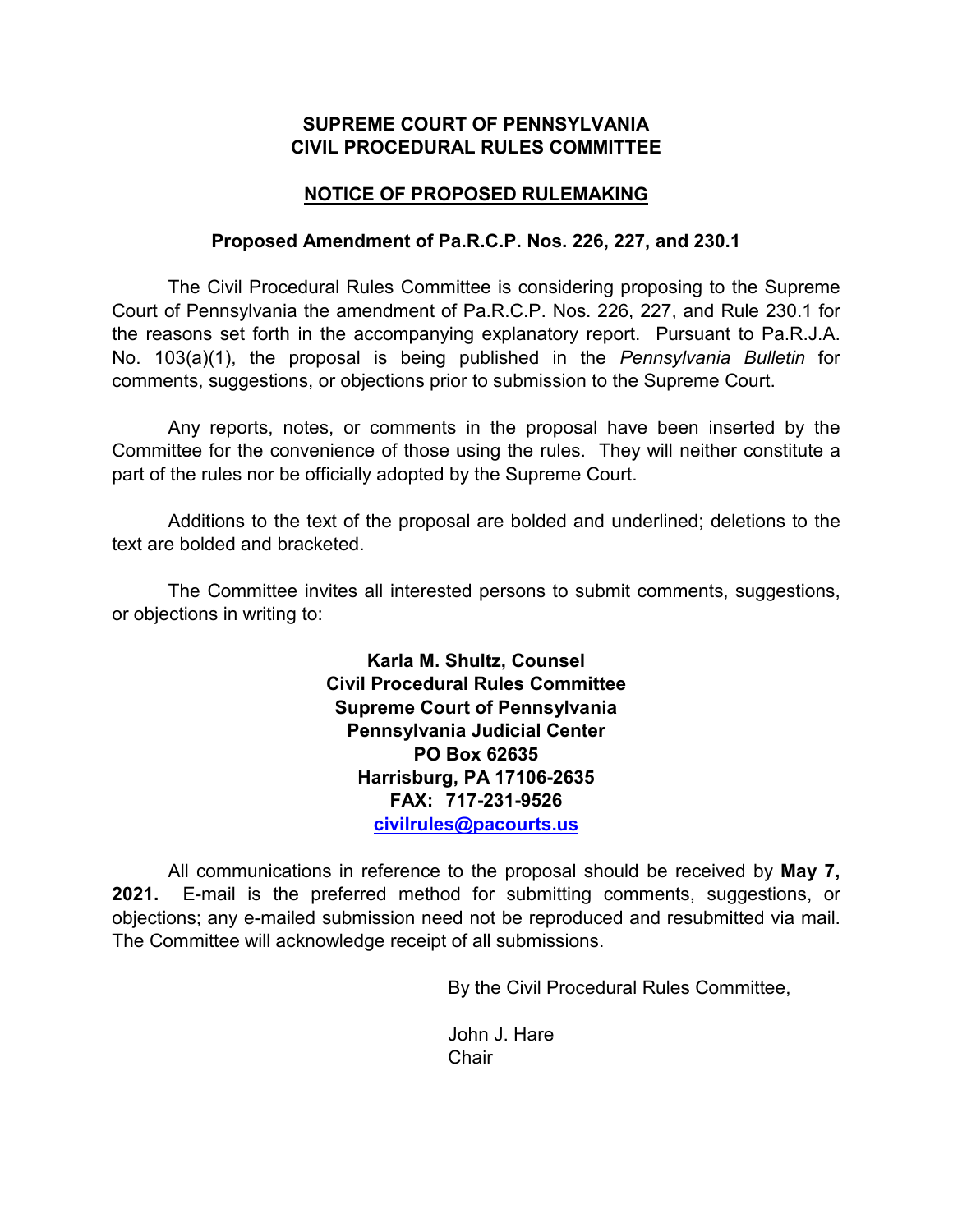### **PUBLICATION REPORT**

In *Jones v. Ott*, 191 A.3d 782 (Pa. 2018), the Supreme Court held, *inter alia*, that:

[I]n order to preserve a jury-charge challenge under Pa.R.C.P. 227.1 by filing proposed points for charge with the prothonotary, a party must make requested points for charge part of the record pursuant to Pa.R.C.P. 226(a), obtain an explicit trial court ruling upon the challenged instruction, and raise the issue in a post-trial motion. *See* Pa.R.A.P. 302(a), Pa.R.C.P. 226(a), 227, 227.1.

*Jones*, 191 A.3d at 791 n.13.

The Committee has examined Rule 226 and observed that it provides the procedure for requesting a jury instruction to be included in the charge given to the jury. Rule 227(b) prescribes that an exception to the jury charge must be made prior to the jury retiring, but may be made outside of the presence of the jury.

In addition, the Committee has also examined Pa.R.Crim.P. 647 and 603 (Exceptions). It observed that Pa.R.Crim.P. 647 sets forth the procedure for both the request for the jury instructions and the procedure for objecting to the jury charge. Pa.R.Crim.P. 647 requires written requests for jury instructions to be submitted to the trial judge within a reasonable time before closing arguments. The trial judge, in turn, is required to inform the parties on the record of the judge's rulings on all written requests as well as the instructions that will be submitted to the jury in writing. Pa.R.Crim.P. 647 specifies that no error may be assigned to any portion of the jury charge or to any omission from the jury charge unless a party makes a specific objection before the jury retires to deliberate; such objections must be made outside the presence of the jury. Pa.R.Crim.P. 603 provides for an automatic exception to any ruling of the judge on an objection or motion during trial; however, objections to the jury charge are specifically exempted from the scope of the rule.

While the Committee believes there is merit to uniformity amongst the procedural rules, it is not proposing a procedure that resembles Pa.R.Crim.P. 647. Rather, the proposal would incorporate the specific requirements in *Jones*, while retaining current practice. In particular, the burden to "obtain a specific court ruling" on the requested instruction remains on the party objecting to the requested instruction. Accordingly, Rules 226, 227, and 230.1 would be amended as follows: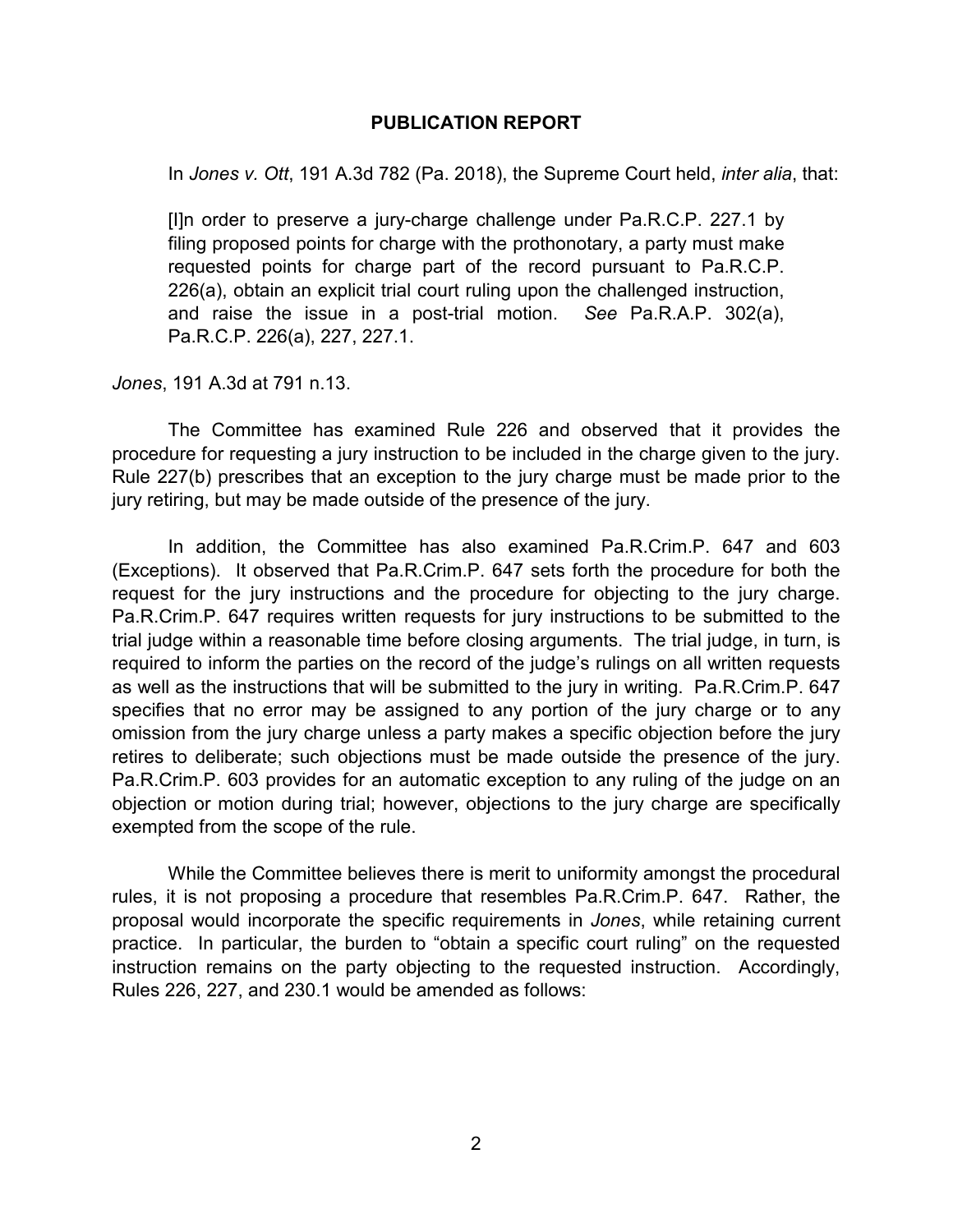#### **Pa.R.C.P. No. 226**

The proposed amendment of Rule 226 would, preliminarily, change the terminology in the rule from "point for charge" to "request for jury instruction." The rule would retain the requirement for requests for jury instructions to be submitted to the trial judge before closing arguments begin. Alternatively, the trial judge may otherwise direct when requests must be submitted. In addition, the rule would retain the requirements to provide copies of all requests to all other parties, and to frame a request so that it can be answered with a simple affirmative or negative. The requested instruction would become part of the record when it is read into the record or upon filing in the office of the prothonotary. To ensure there is a ruling on all written requests, the rule would specify that any request inadvertently not ruled upon will be deemed denied.

Current subdivision (b) providing for the motion for directed verdict would be deleted and moved to Rule 230.1.

### **Pa.R.C.P. No. 227**

Rule 227(b) would be redrafted to clarify and emphasize that before the jury begins deliberating, the parties shall be given the opportunity to make specific objections to the charge as given to the jury. The rule continues to require such objections to be made outside the presence of the jury.

To address the holding in *Jones*, subdivision (c) would set forth the requirements for preserving any challenge to jury instructions for appellate review. As in current practice, the onus to ensure that a challenge is made part of the record is placed on the objecting party. Pursuant to subdivision (c), that party must (1) either lodge a contemporaneous and specific objection on the record to an instruction given to the jury, or submit a request for a jury instruction and make it part of the record pursuant to Rule 226, (2) obtain a specific court ruling on the record to the objection or the requested instruction, and (3) raise the issue in a motion for post-trial relief pursuant to Rule 227.1.

### **Pa.R.C.P. No. 230.1**

Rule 230.1 governing compulsory nonsuit would be amended to include new subdivision (d) providing that that the trial judge may direct a verdict upon motion of any party. As noted above, this provision is currently set forth in Rule 226(b). The Committee believes the placement in Rule 230.1 authorizing the trial court to direct a verdict is more appropriate because the procedure does not relate to the procedure for requesting jury instructions.

Accordingly, the Committee invites all comments, objections, concerns, and suggestions regarding this proposed rulemaking.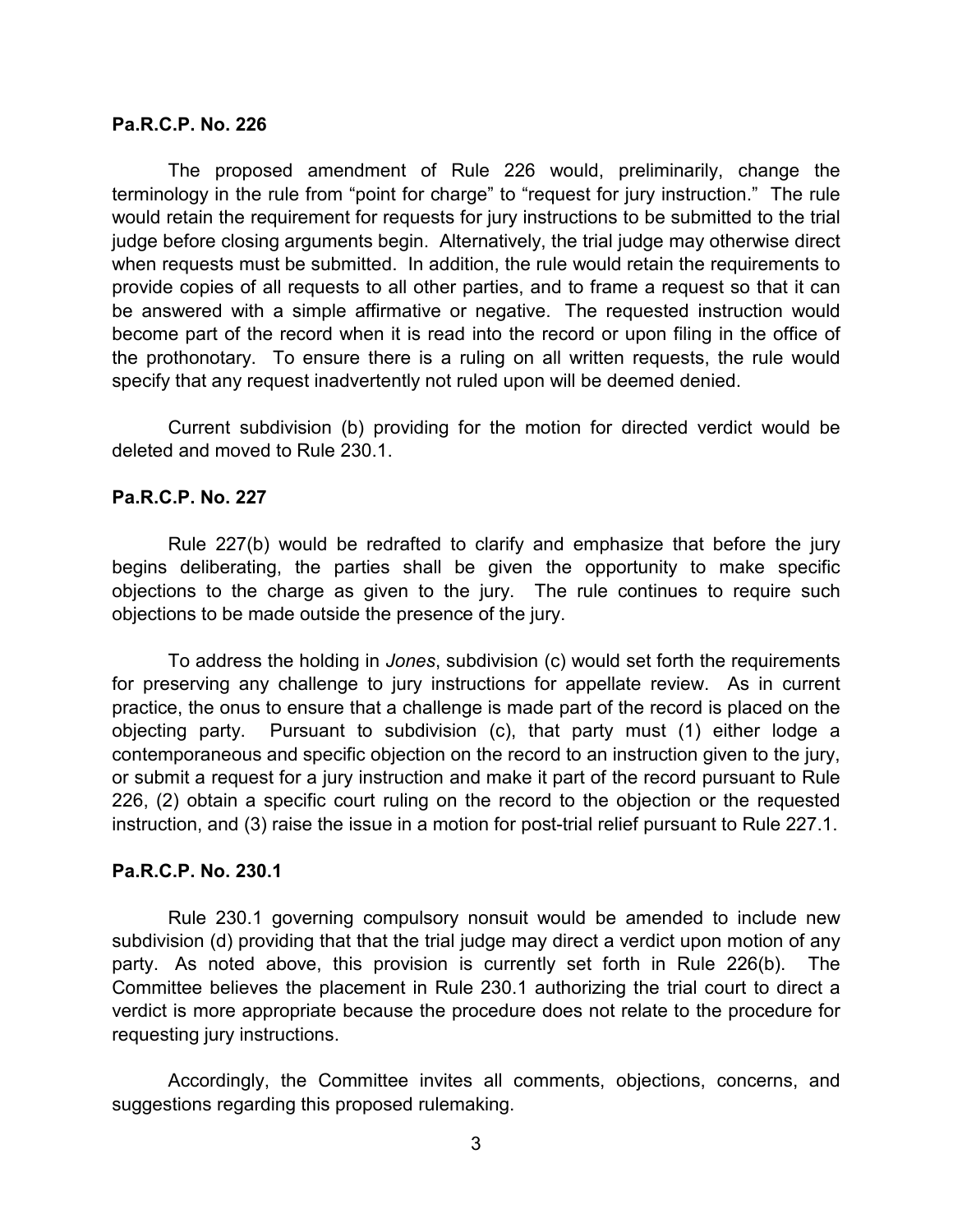**Rule 226. [Points for Charge. Motion for Directed Verdict.] Requests for Jury Instructions.**

**[(a) Points upon which the trial judge is requested to charge the jury shall be so framed that each may be completely answered by a simple affirmation or negation. Attorneys shall hand copies of requested points for charge to the trial judge and to the opposing attorneys before the closing addresses to the jury are begun. A requested point for charge that was presented to the trial judge becomes part of the record when the requested point is read into the record, or the point is filed in the office of the prothonotary prior to filing a motion for posttrial relief regarding the requested point for charge.**

> **Note: An appellate court will not review an objection to a ruling of a trial court regarding a point for charge unless the point for charge was (1) presented to the court and (2) made a part of the record by either reading the point into the record or filing it in the office of the prothonotary prior to filing a motion for post-trial relief.**

**(b) At the close of all the evidence, the trial judge may direct a verdict upon the oral or written motion of any party.]** 

**Any party may submit to the trial judge written requests for jury instructions within a reasonable time before the closing arguments begin, or within such time as directed by the trial judge and shall provide copies to all other parties. Such requests shall be framed so that each requested instruction may be answered with a simple affirmative or negative by the trial judge. A requested instruction submitted to the trial judge becomes part of the record when it is read into the record or it is filed in the office of the prothonotary prior to filing a motion for post-trial relief. If a written request that is made part of the record is not ruled upon, that request shall be deemed denied.**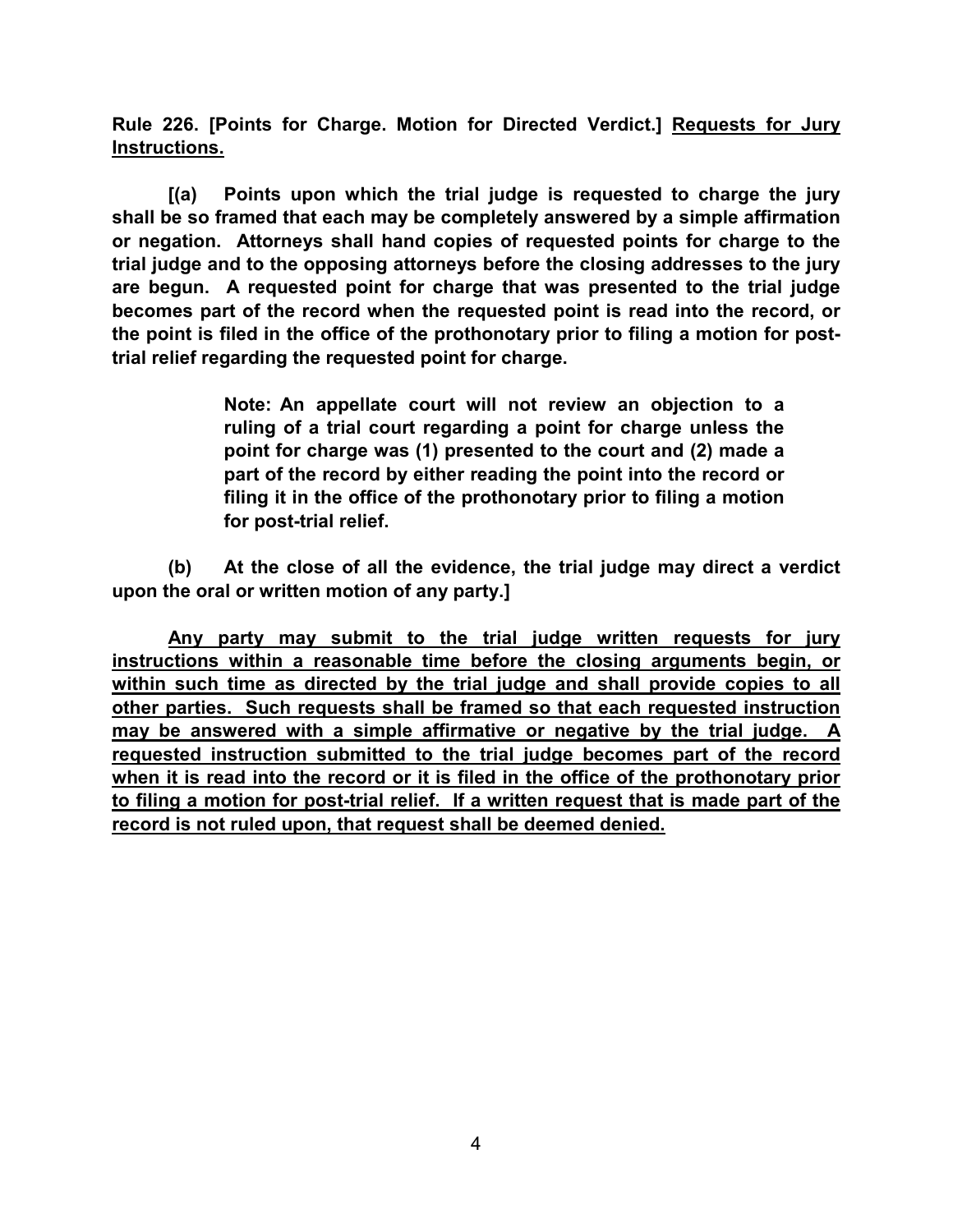**Rule 227. Exceptions. Objections to Jury Charge. Preserving Challenge to Jury Instructions for Appellate Review.**

(a) *General Rule.* **Except as provided in subdivision (b), [I]i**t shall not be necessary on the trial of any action or proceeding to take exception to any ruling of the trial judge. An exception in favor of the party against whom the adverse ruling was made shall be deemed to have been taken with the same force and effect as if it had been requested, noted by the official stenographer and thereafter written out, signed and sealed by the trial judge.

**[(b) Unless specially allowed by the court, all exceptions to the charge to the jury shall be taken before the jury retires. On request of any party all such exceptions and arguments thereon shall be made out of hearing of the jury.]**

**(b)** *Objections to the Jury Charge.*

**(1) Before the charge is given to the jury, the parties shall be given the opportunity to make specific objections to the proposed instructions or any requests for instructions that were denied.** 

**(2) After the charge is given to the jury, the parties may object to any matter charged that could not have been raised prior to charging the jury, including matters that were not ruled upon pursuant to Rule 226.** 

**(3) All objections and argument with respect to the jury charge shall be made outside the presence of the jury.**

**(c)** *Preserving Challenges to Jury Instructions for Appellate Review***. To preserve a challenge to a jury instruction for appellate review, a party shall:**

**(1) lodge a contemporaneous and specific objection on the record to an instruction or submit a requested instruction and make it part of the record pursuant to Rule 226;**

**(2) obtain an explicit court ruling on the record to the objection or the requested instruction; and**

**(3) raise the issue in a motion for post-trial relief pursuant to Rule 227.1.**